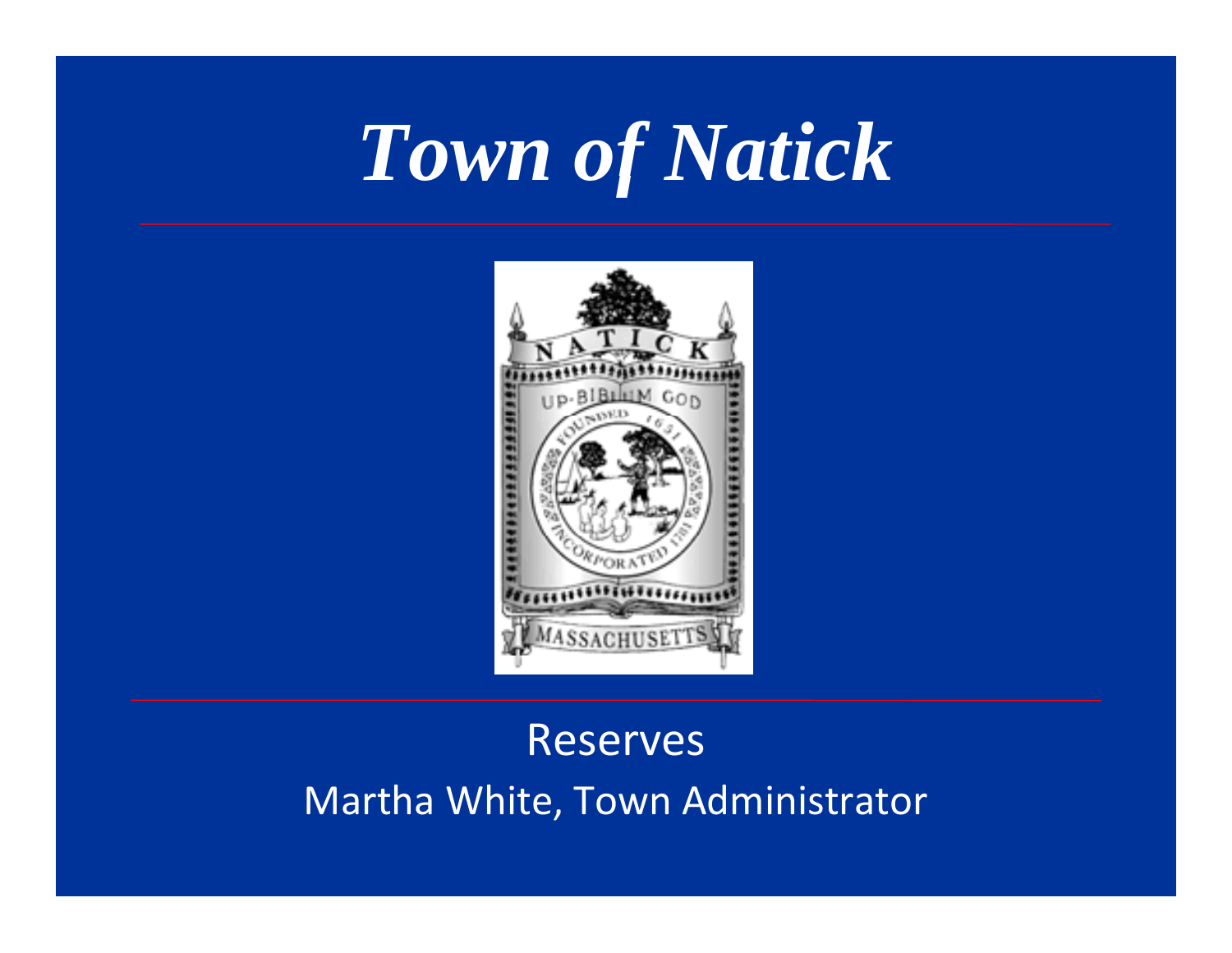

## Introduction

 **The Town of Natick, as per its adopted Financial Management Principles, maintains <sup>a</sup> portfolio of permanent reserves in the form of Stabilization Funds. Established by Town Meeting under Chapter 40, Section 5b of the Massachusetts General Laws, stabilization funds act as the Town's savings account, providing resources for one‐time and limited recurring expenses when and if necessary.**

**The Town maintains three Stabilization Funds:**

**General: For the purpose of unforeseen and catastrophic emergencies**

**Operational: For the purpose of augmenting operations in case of sustained economic downturn**

**Capital: For the purpose of funding any capital related project, piece of capital equipment or debt‐service payment related thereto.**

**Balances for each are shown on the successive slides**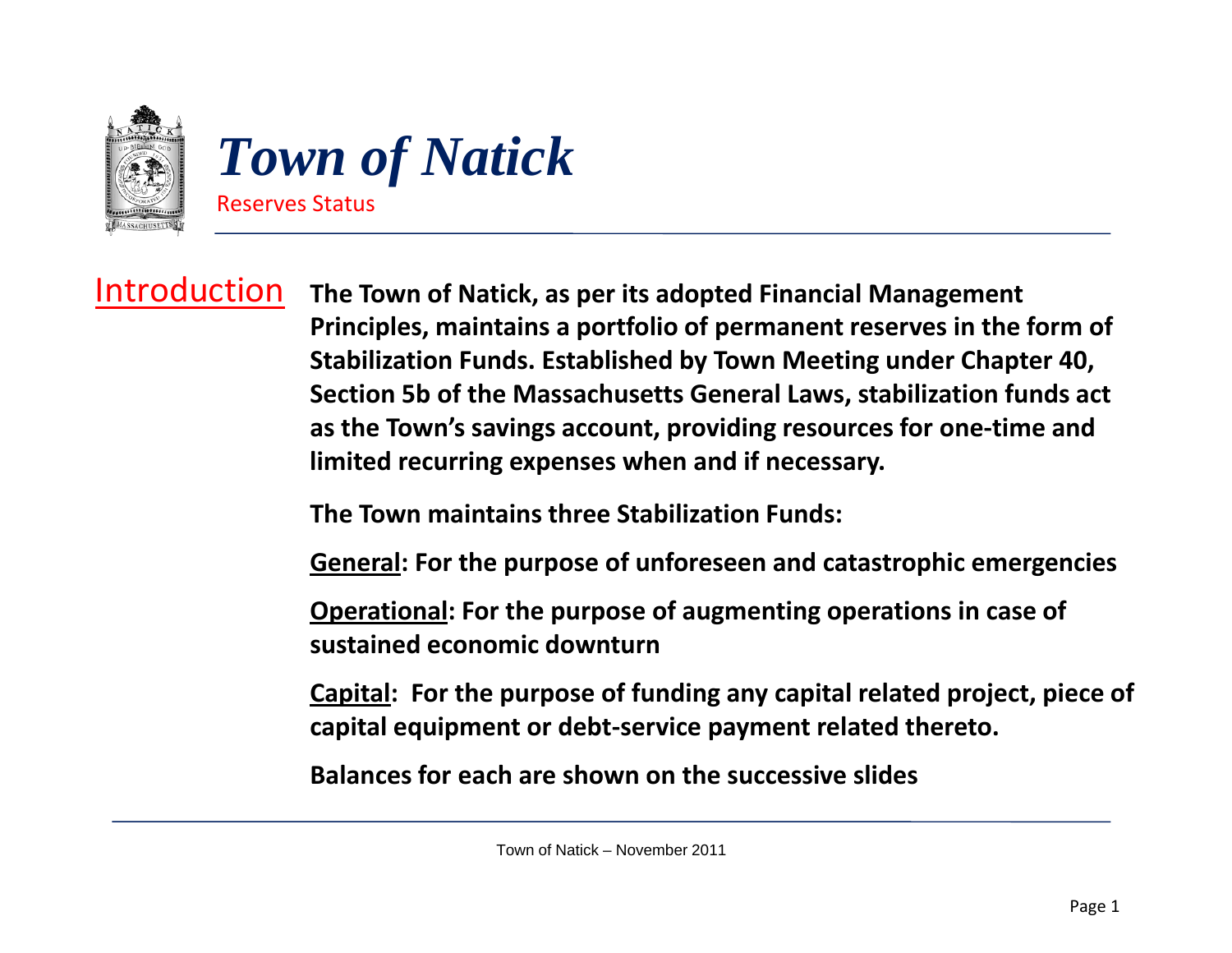

# *Tow of atic n of Natick* Reserves Status

## Reserves

### **General Stabilization Fund**

| <b>Percent Funded:</b>        | ℅ | -73         |
|-------------------------------|---|-------------|
| Target (5% of G.F. Revenues): |   | \$5,861,169 |
| <b>Current Balance:</b>       |   | \$4,271,457 |

### **Operational Stabilization Fund**

| <b>Percent Funded:</b>                   | $\%$ | 17          |
|------------------------------------------|------|-------------|
| Target (3-year % of state & local rev.): |      | \$5,150,011 |
| <b>Current Balance:</b>                  |      | \$856,478   |

### **Capital Stabilization Fund**

| <b>Current Balance:</b> | \$1,478,084 |
|-------------------------|-------------|
| Target:                 | $None*$     |

*\*Capital Stabilization Fund has no target; to be spent only on Capital and Debt Service payments.*

Town of Natick – November 2011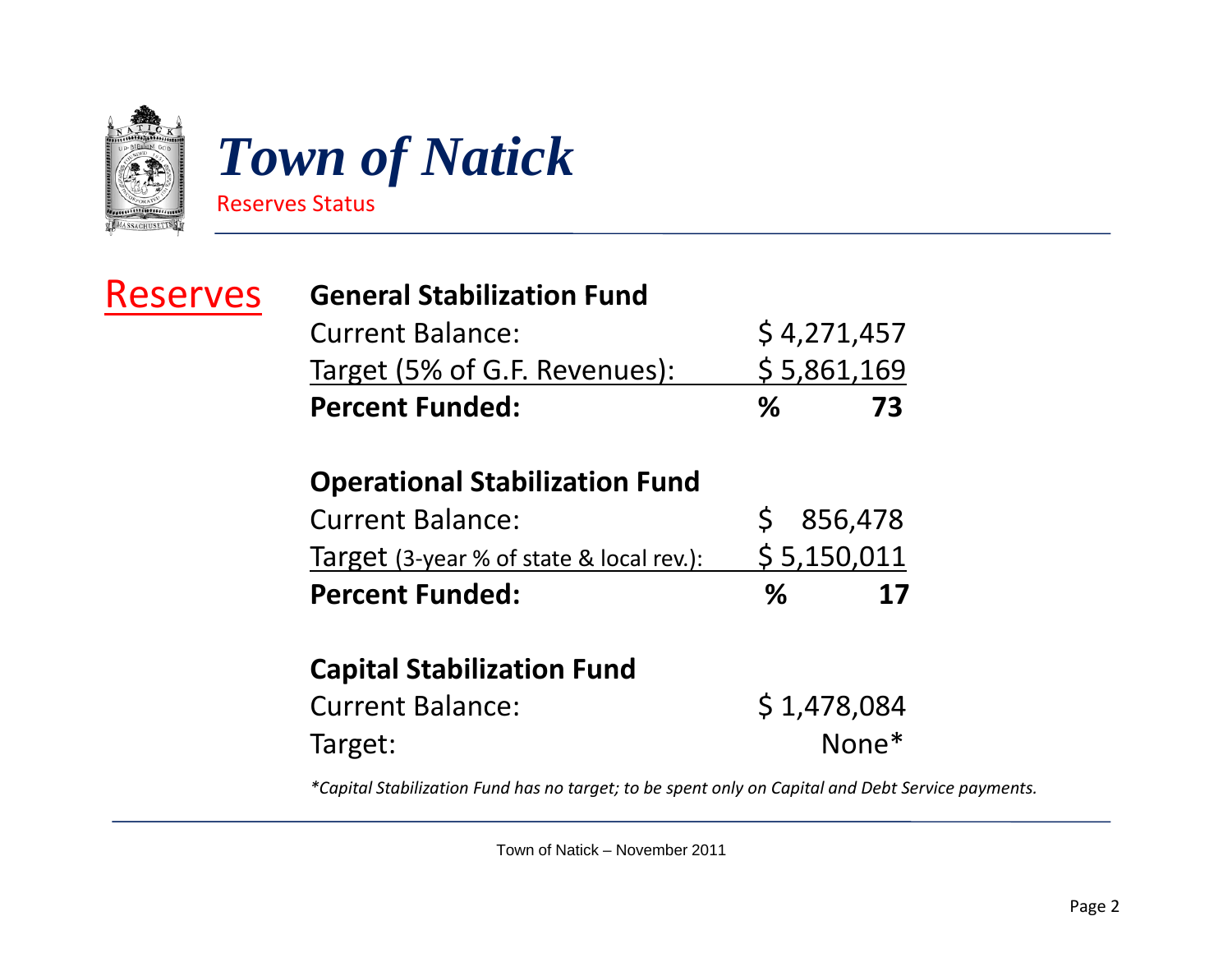

# *Tow of atic n of Natick*

Reserves Status



Town of Natick – November 2011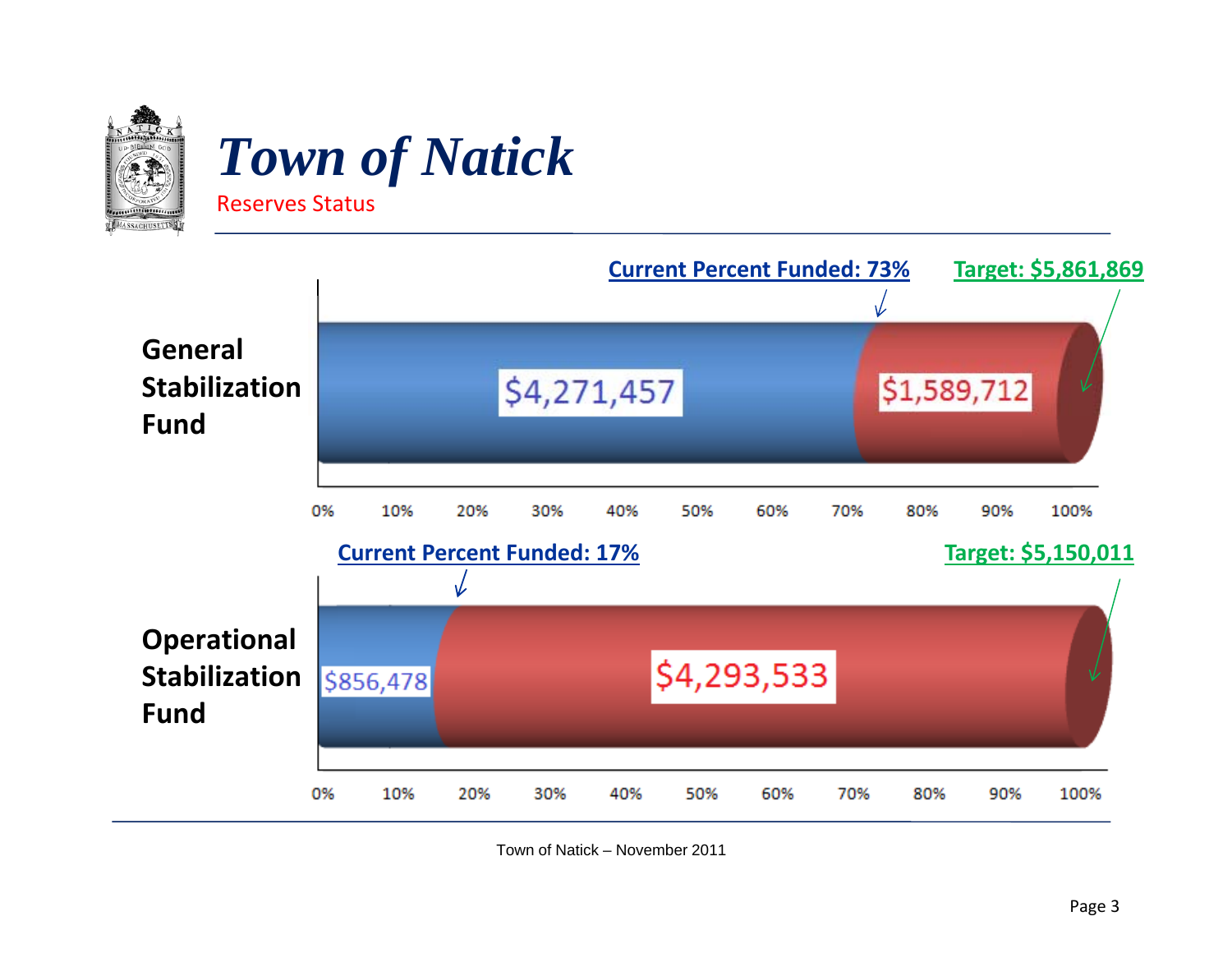

Summary **As resources allow, it is the intent of Town Administration Administrationto build the Operational Stabilization Fund over the coming years to prepare for the next economic downturn. The balance of the General StabilizationFund is adequate to meet most any unforeseen or catastrophic emergency at this point in time.**

> **The Capital Stabilization Fund already has <sup>a</sup> dedicated revenue source – local option sales taxes. These taxes are recurring annually and provide a solid base of support for funding capital projects and debt service payments.**

**To see comparative communities and AAA B d on ‐rat de communities reserve levels, please go to the end of this presentation.**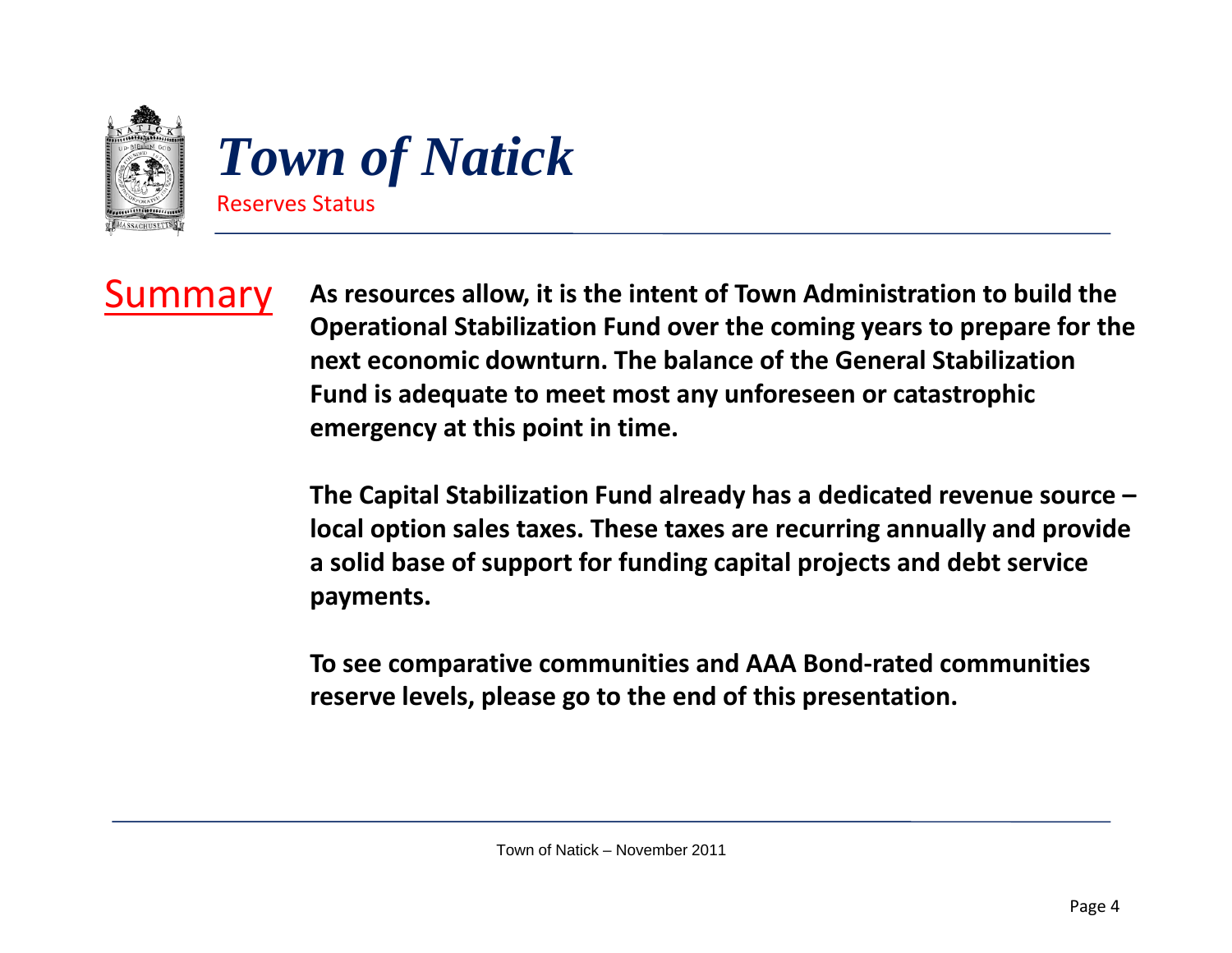

# *Tow of atic n of Natick* Reserves Status

Summary **Other funds, such as Free Cash (the amount left over at the end of <sup>a</sup> given fiscal year) and Overlay Surplus (the amount left over from the Overlay Reserve once all tax abatements have been granted and cases settled) have in the past been used and can be counted towards the Town's overall reserves. These funds are not available until certified on an annual basis, and in the case of the Overlay Surplus dependent upon any funds being left over once cases and abatements are granted. It is for that reason the Town does not include those balances when reporting on reserves.**

> **At the conclusion of the 2011 Fall Annual Town Meeting, the remaining** amount of unallocated Free Cash was \$1,479,430. There was no **Overlay Surplus available.**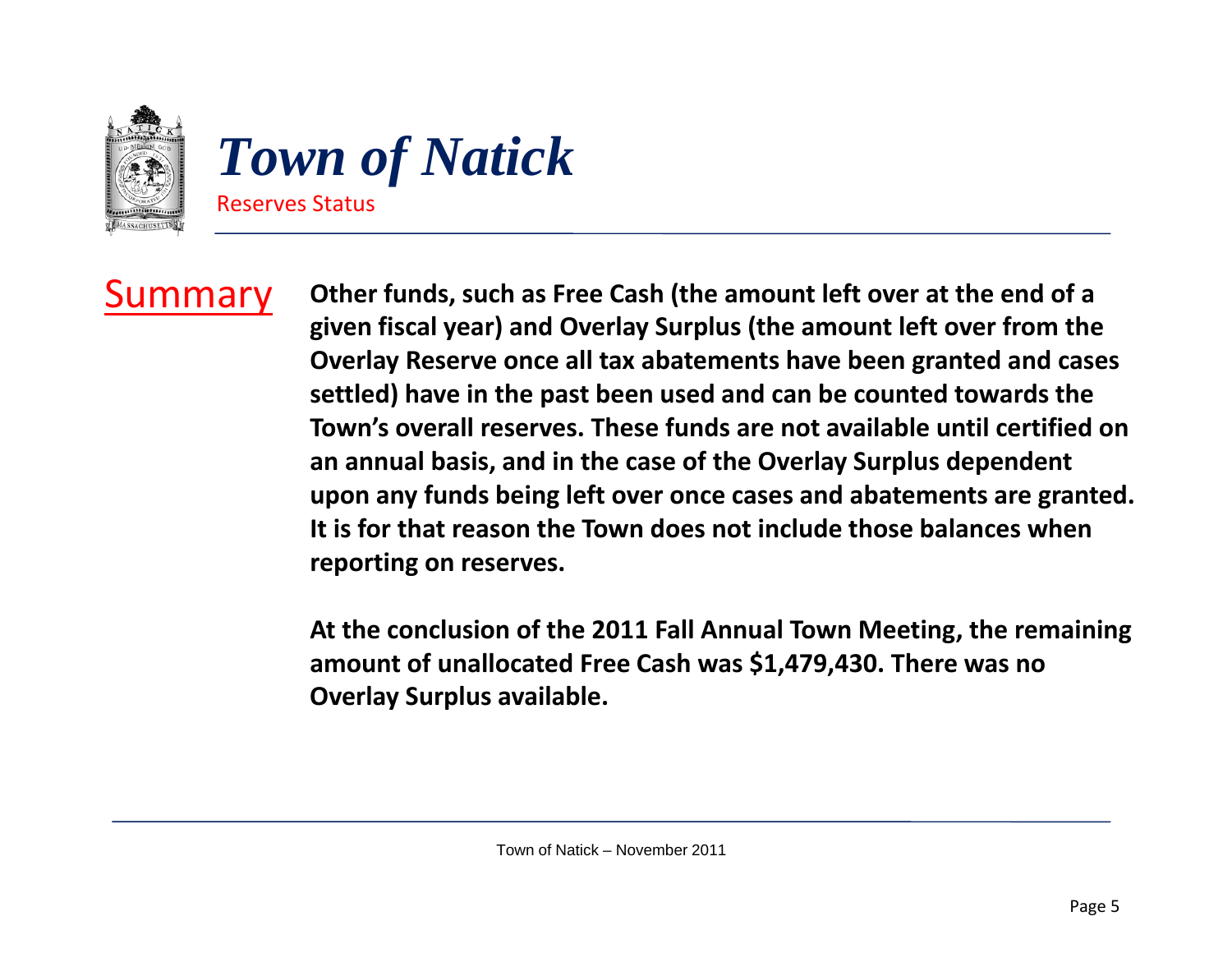### **Comparable Communities**

### **Stabilization Fund & Free Cash as <sup>a</sup> Percentage of the Budget**

| <b>Municipality</b>  | FY Budget &<br><b>Free Cash</b> | <b>Total Budget</b> |              | <b>Free Cash</b> | Free Cash as<br>% of Budget | <b>FY</b><br><b>Stabilization</b> | <b>Stabilization</b><br><b>Fund</b> |            | <b>Stabilization</b><br>Composite<br>Fund as % of<br><b>Reserves</b><br><b>Budget</b> |              | Composite<br>Reserves as<br>% of Budget |
|----------------------|---------------------------------|---------------------|--------------|------------------|-----------------------------|-----------------------------------|-------------------------------------|------------|---------------------------------------------------------------------------------------|--------------|-----------------------------------------|
| <b>NATICK</b>        | 2011                            | \$119,367,560       | <b>S</b>     | 5,899,906        | 4.94%                       | 2010                              | $\dot{\bm{s}}$                      | 2,730,062  | 2.29%                                                                                 | \$8,629,968  | 7.23%                                   |
| ANDOVER              | 2011                            | \$139,893,172       | - \$         | 1,609,894        | 1.15%                       | 2010                              | \$                                  | 4,433,139  | 3.17%                                                                                 | \$6,043,033  | 4.32%                                   |
| <b>BEVERLY</b>       | 2011                            | \$114,419,309       | -S           | 1,634,295        | 1.43%                       | 2010                              | \$                                  | 550,000    | 0.48%                                                                                 | \$2,184,295  | 1.91%                                   |
| <b>BILLERICA</b>     | 2011                            | \$136,301,402       | -S           | 2,349,787        | 1.72%                       | 2010                              | \$                                  | 3,916,642  | 2.87%                                                                                 | \$6,266,429  | 4.60%                                   |
| <b>BRAINTREE</b>     | 2011                            | \$115,807,079       | -S           | 6,886,442        | 5.95%                       | 2010                              | \$                                  | 2,082,933  | 1.80%                                                                                 | \$8,969,375  | 7.75%                                   |
| <b>CHELMSFORD</b>    | 2011                            | \$110,331,495       | -S           | 676,791          | 0.61%                       | 2010                              | \$                                  | 3,140,550  | 2.85%                                                                                 | \$3,817,341  | 3.46%                                   |
| <b>FRANKLIN</b>      | 2011                            | \$109,664,957       | Ś            | 2,133,006        | 1.95%                       | 2010                              | \$                                  | 5,177,905  | 4.72%                                                                                 | \$7,310,911  | 6.67%                                   |
| <b>LEXINGTON</b>     | 2011                            | \$185,082,080       | -S           | 7,125,000        | 3.85%                       | 2010                              | \$                                  | 10,461,218 | 5.65%                                                                                 | \$17,586,218 | 9.50%                                   |
| <b>MILTON</b>        | 2011                            | \$88,343,671        | -S           | 568,531          | 0.64%                       | 2010                              | \$                                  | 1,406,900  | 1.59%                                                                                 | \$1,975,431  | 2.24%                                   |
| <b>NEEDHAM</b>       | 2011                            | \$133,119,698       | -S           | 3,380,269        | 2.54%                       | 2010                              | \$                                  | 4,665,095  | 3.50%                                                                                 | \$8,045,364  | 6.04%                                   |
| <b>NORTH ANDOVER</b> | 2011                            | \$89,712,389        | -S           | 690,952          | 0.77%                       | 2010                              | \$                                  | 2,222,033  | 2.48%                                                                                 | \$2,912,985  | 3.25%                                   |
| <b>NORWOOD</b>       | 2011                            | \$154,938,705       | S            | 1,078,711        | 0.70%                       | 2010                              | \$                                  | 4,016,459  | 2.59%                                                                                 | \$5,095,170  | 3.29%                                   |
| <b>SHREWSBURY</b>    | 2011                            | \$97,532,515        | -S           | 5,845,970        | 5.99%                       | 2010                              | \$                                  | 182,966    | 0.19%                                                                                 | \$6,028,936  | 6.18%                                   |
| WELLESLEY            | 2011                            | \$138,350,803       | <sub>S</sub> | 9,471,751        | 6.85%                       | 2010                              | \$                                  | 3,022,255  | 2.18%                                                                                 | \$12,494,006 | 9.03%                                   |
| <b>AVERAGE</b>       |                                 | \$124,115,175       |              | 3,342,415        | 2.69%                       |                                   | \$                                  | 3,482,930  | 2.81%                                                                                 | \$6,825,346  | 5.50%                                   |

### **Notes:**

Source: Mass. Dept. of Revenue, Division of Local Services, Municipal Databank/Local Aid Section. Data shown most recent year available.